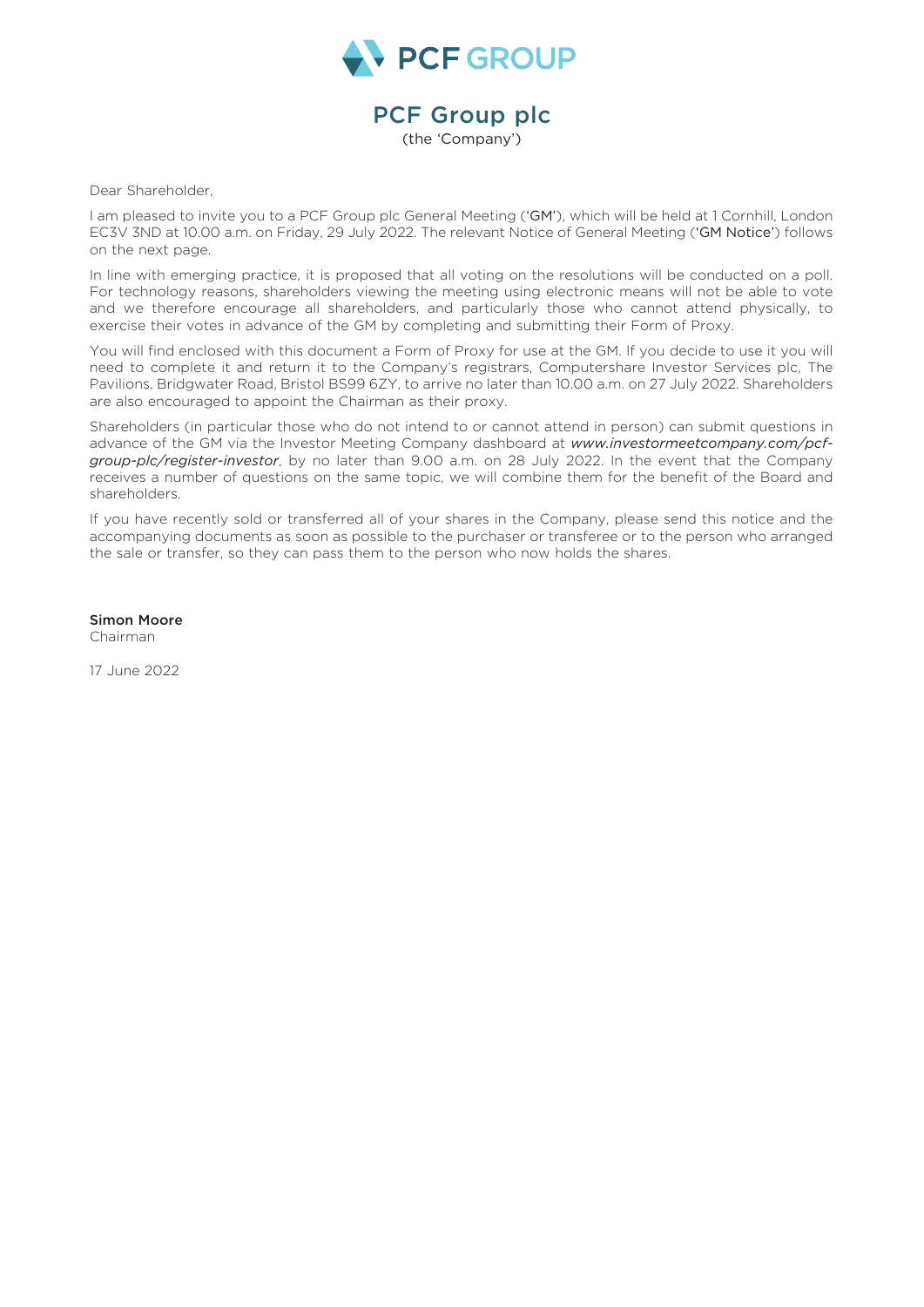## Notice of General Meeting

Notice is hereby given that a General Meeting of PCF Group plc (the 'Company') will be held at 1 Cornhill, London EC3V 3ND, at 10.00 a.m. on Friday, 29 July 2022 to consider and, if thought fit, pass the following resolutions, which will be proposed as ordinary resolutions.

### Ordinary Business

- 1 To receive and approve the Report of the Directors and the audited Financial Statements of the Company for the year ended 30 September 2021.
- 2 To receive and approve the Report on the Directors' Remuneration as set out in the audited Financial Statements for the year ended 30 September 2021.
- 3 To re-appoint MacIntyre Hudson LLP as auditors of the Company and to authorise the directors to determine their remuneration.

On behalf of the Board

#### Jonathan Dolbear Registered Office

Company Secretary **Pinners Hall** 105-108 Old Broad Street 17 June 2022 London EC2N 1ER

#### Notes

- 1 A member entitled to attend and vote at the above General Meeting is entitled to appoint a proxy to attend and vote on their behalf. Members may appoint more than one proxy provided that each proxy is appointed to exercise rights attached to different shares. A proxy need not be a member of the Company.
- 2. Shareholders can:
	- i. appoint a proxy by returning the enclosed Form of Proxy by post; or
	- ii. if a CREST member, register their proxy appointment by utilising the CREST electronic proxy appointment service.
- 3 A Form of Proxy is enclosed. To be valid, the Form of Proxy must be lodged with the Company's Registrars, Computershare Investor Services plc, The Pavilions, Bridgwater Road, Bristol BS99 6ZY not less than 48 hours before the time appointed for the holding of the General Meeting.
- 4 Completion of a Form of Proxy will not prevent a member from attending and voting in person at the General Meeting if the member so wishes.
- 5 The Company, pursuant to regulation 41 of the Uncertificated Securities Regulations 2001, specifies that only those members registered in the Register of Members of the Company at close of business, on 27 July 2022 shall be entitled to vote at the meeting in respect of the number of ordinary shares registered in their name at the relevant time. Changes to entries in the Register of Members after close of business, on 27 July 2022 shall be disregarded in determining the rights of any person to attend or vote at the meeting.
- 6 CREST members who wish to appoint a proxy or proxies by utilising the CREST electronic proxy appointment service may do so for the meeting and any adjournment(s) thereof by utilising the procedures described in the CREST Manual (available via *www.euroclear.com*). CREST personal members or other CREST sponsored members and those CREST members who have appointed (a) voting service provider(s) should refer to their CREST sponsor or voting service provider(s) who will be able to take the appropriate action on their behalf.
- 7 In order for a proxy appointment made by means of CREST to be valid, the appropriate CREST message (a 'CREST Proxy Instruction') must be properly authenticated in accordance with Euroclear UK & International Limited's ('EUI') specifications and must contain the information required for such instructions, as described in the CREST Manual. The message must be transmitted to be received by the issuer's agent (ID 3RA50) by the latest time(s) for receipt of proxy appointments specified in the Notice of Meeting. For this purpose, the time of receipt will be taken to be the time (as determined by the timestamp applied to the message by the CREST Applications Host) from which the issuer's agent is able to retrieve the message by enquiry to CREST in the manner prescribed by CREST. After this time, any change of instructions to proxies appointed through CREST should be communicated to the appointee through other means.
- 8 CREST members and, where applicable, their CREST sponsors or voting service providers should note that EUI does not make available special procedures in CREST for any particular messages. Normal system timings and limitations will therefore apply in relation to the input of CREST Proxy Instructions. It is the responsibility of the CREST member concerned to take (or, if the CREST member is a CREST personal member or sponsored member or has appointed (a) voting service provider(s), to procure that their CREST sponsor or voting service provider(s) take(s)) such action as shall be necessary to ensure that a message is transmitted by means of the CREST system by any particular time. In this connection, CREST members and, where applicable, their CREST sponsors or voting service providers are referred, in particular, to those sections of the CREST Manual concerning practical limitations of the CREST system and timings.
- 9 The Company may treat as invalid a CREST Proxy Instruction in the circumstances set out in Regulation 35(5)(a) of the Uncertificated Securities Regulations 2001.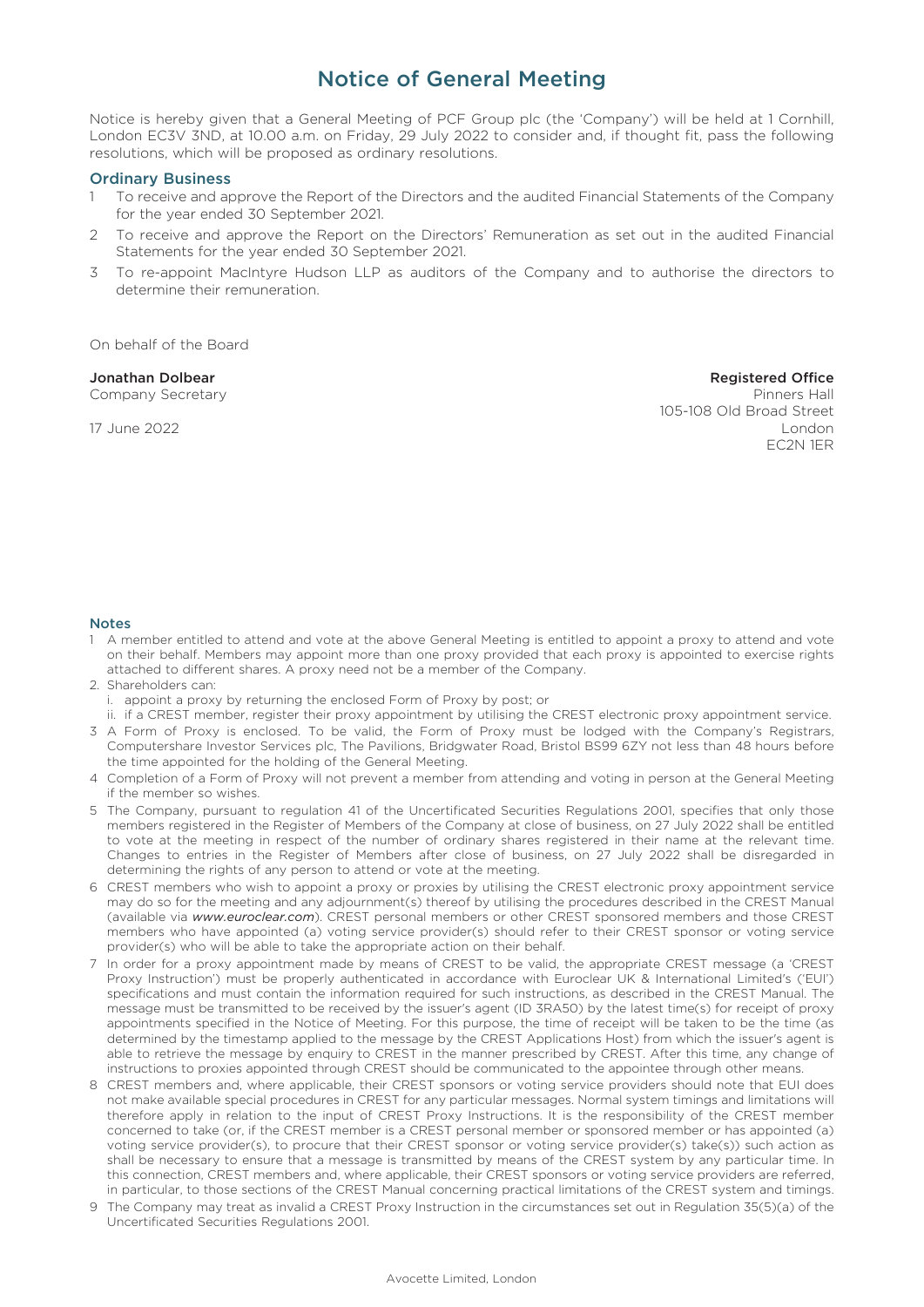

**All Correspondence to:** Computershare Investor Services PLC The Pavilions, Bridgwater Road, Bristol, BS99 6ZY

MR A SAMPLE < DESIGNATION> SAMPLE STREET SAMPLE TOWN SAMPLE CITY SAMPLE COUNTY AA11 1AA



# **Form of Proxy** - Annual General Meeting to be held on 29 July 2022

**To be effective, all proxy appointments must be lodged with the Company's Registrars at: Computershare Investor Services PLC, The Pavilions, Bridgwater Road, Bristol BS99 6ZY by 27 July 2022 at 10.00 am.**

### **Explanatory Notes:**

\*00000101010000\*

▊▊▊▊▊▊▊▊▊▊▊▊▊▊▊▊

- **1.** Every holder has the right to appoint some other person(s) of their choice, who need not be a shareholder, as his proxy to exercise all or any of his rights, to attend, speak and vote on their behalf at the meeting. If you wish to appoint a person other than the Chairman, please insert the name of your chosen proxy holder in the space provided (see reverse). If the proxy is being appointed in relation to less than your full voting entitlement, please enter in the box next to the proxy holder's name (see reverse) the number of shares in relation to which they are authorised to act as your proxy. If returned without an indication as to how the proxy shall vote on any particular matter, the proxy will exercise his discretion as to whether, and if so how, he votes (or if this proxy form has been issued in respect of a designated account for a shareholder, the proxy will exercise his discretion as to whether, and if so how, he votes).
- **2.** To appoint more than one proxy, an additional proxy form(s) may be obtained by contacting the Registrar's helpline on 0370 707 1224 or you may photocopy this form. Please indicate in the box next to the proxy holder's name (see reverse) the number of shares in relation to which they are authorised to act as your proxy. Please also indicate by marking the box provided if the proxy instruction is one of multiple instructions being given. All forms must be signed and should be returned together in the same envelope.
- **3.** The 'Vote Withheld' option overleaf is provided to enable you to abstain on any particular resolution. However, it should be noted that a 'Vote Withheld' is not a vote in law and will not be counted in the calculation of the proportion of the votes 'For' and 'Against' a resolution.
- **4.** Pursuant to Regulation 41 of the Uncertificated Securities Regulations 2001, entitlement to attend and vote at the meeting and the number of votes which may be cast thereat will be determined by reference to the Register of Members of the Company at close of business on the day which is two days before the day of the meeting. Changes to entries on the Register of Members after that time shall be disregarded in determining the rights of any person to attend and vote at the meeting.
- **5.** To appoint one or more proxies or to give an instruction to a proxy (whether previously appointed or otherwise) via the CREST system, CREST messages must be received by the issuer's agent (ID number 3RA50) not later than 48 hours before the time appointed for holding the meeting. For this purpose, the time of receipt will be taken to be the time (as determined by the timestamp generated by the CREST system) from which the issuer's agent is able to retrieve the message. The Company may treat as invalid a proxy appointment sent by CREST in the circumstances set out in Regulation 35(5)(a) of the Uncertificated Securities Regulations 2001.
- **6.** The above is how your address appears on the Register of Members. If this information is incorrect please ring the Registrar's helpline on 0370 707 1224 to request a change of address form or go to www.investorcentre.co.uk to use the online Investor Centre service.
- **7.** Any alterations made to this form should be initialled.
- **8.** The completion and return of this form will not preclude a member from attending the meeting and voting in person.



**Kindly Note:** This form is issued only to the addressee(s) and is specific to the unique designated account printed hereon. This personalised form is not transferable between different: (i) account holders; or (ii) uniquely designated accounts. The Company and Computershare Investor Services PLC accept no liability for any instruction that does not comply with these conditions.

#### **All Named Holders**

MR A SAMPLE < Designation> Additional Holder 1 Additional Holder 2 Additional Holder 3 Additional Holder 4